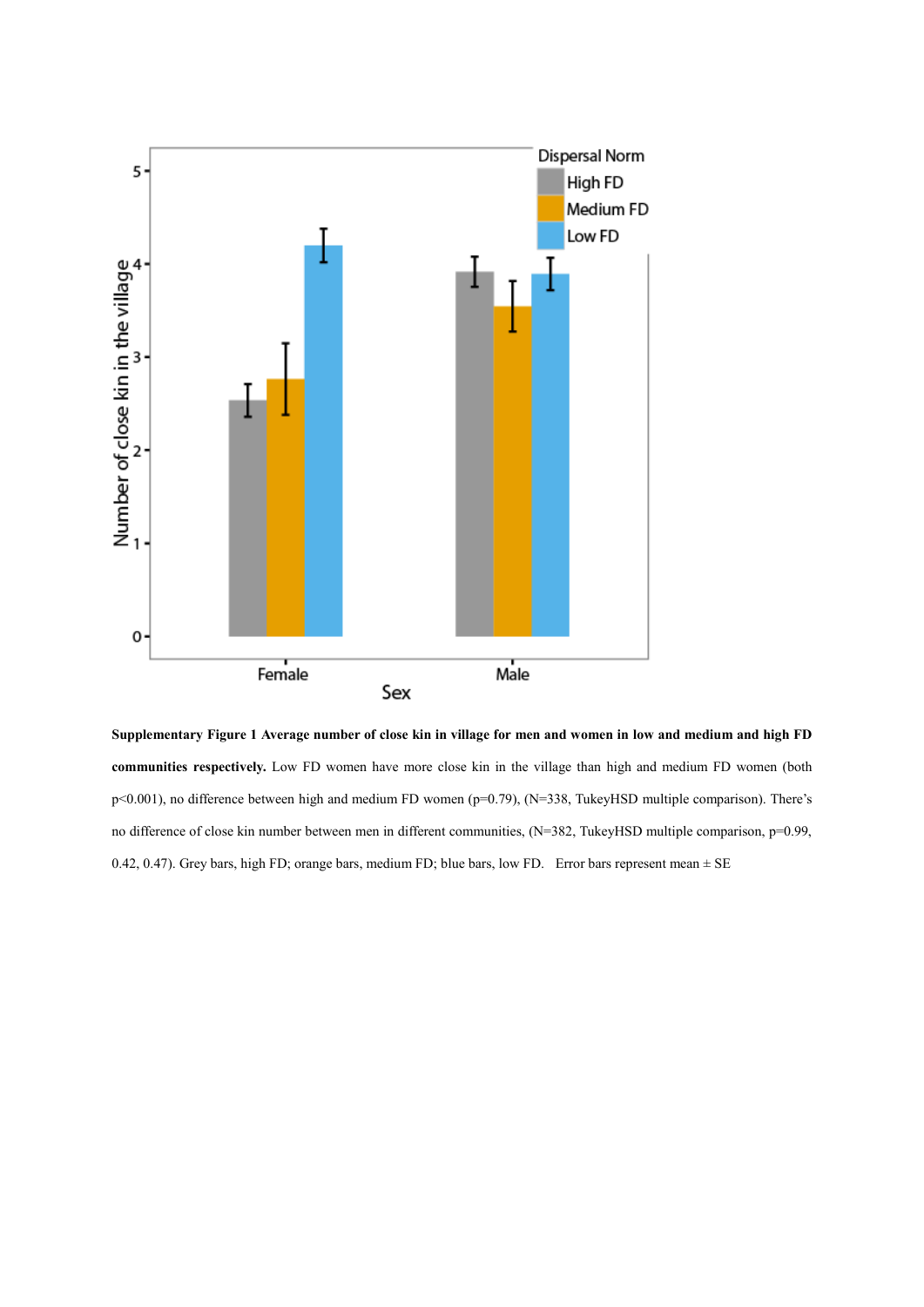

**Supplementary Figure 2 Average individual donations in the DG and the PGG and tea taken in the RDG for different dispersal norms.** There were significant differences between communities with low, medium high female dispersal norms in all three games (Dictator Game (DG) N=360 [F(2,357)=4.868, p=0.0082], Public Goods Game (PGG) N=720 [F(2,717)=6.013, p=0.00257], Resource Dilemma Game (RDG) N=561 [F(2,558)=5.827, p=0.00313], one-way ANOVA). Post hoc comparisons using the Tukey-Kramer test indicated that the average dictator giving for high FD (M=5.83, SD=2.69) was significantly different than that for low FD ( $M=4.94$ , SD=2.49) (95% CI[-1.61,-0.17]), average public goods contribution for high FD (M=6.63, SD=3.09) was significantly different from that for low FD (M=5.78, SD=2.82) (95% CI[-1.43,-0.28]), and average tea taken for medium FD (M=1.55, SD=1.54) was significantly different from that for low FD (M=2.13, SD=1.83) (95% CI[-1.04,-0.13]). Grey bars, high FD; orange bars, medium FD; blue bars, low FD. Error bars represent standard error, and asterisk shows the significant difference between groups.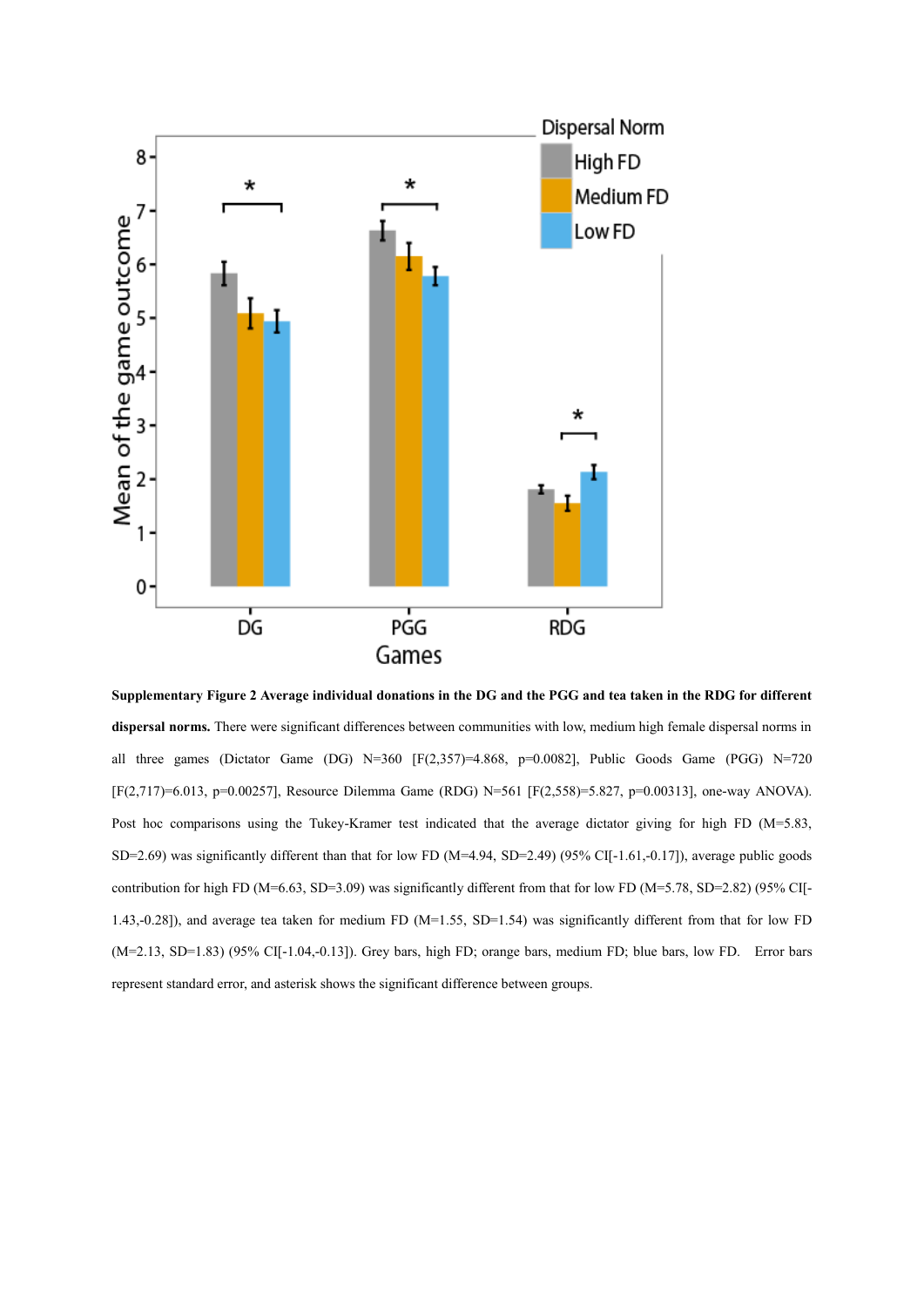| Game       | Models  | Fixed effect       | Random  | Numbers               | of | AIC    | df.      | logLik    | Delta        |
|------------|---------|--------------------|---------|-----------------------|----|--------|----------|-----------|--------------|
|            |         |                    | effect  | observation/          |    |        | residual |           | <b>AIC</b>   |
|            |         |                    |         | game                  |    |        |          |           |              |
| DG         | Null    |                    | village | 360/36                |    | 1680.4 | 357      | $-837.2$  |              |
|            | Control | $Age + sex$        | village | 360/36                |    | 1679.4 | 355      | $-834.7$  | $\mathbf{1}$ |
|            | Full    | Control+ OP+ BP+   | village | 358/36 <sup>a</sup>   |    | 1671.1 | 346      | $-823.5$  | 8.3          |
|            |         | $CK+PT + DN+ SR$   |         |                       |    |        |          |           |              |
| PGG        | Null    |                    | village | 720/36                |    | 3615.5 | 717      | $-1804.8$ |              |
|            | Control | Age+ sex           | village | 720/36                |    | 3596.2 | 715      | $-1793.1$ | 19.3         |
|            | Full    | Control+ OP+ BP+   | village | $718/36$ <sup>a</sup> |    | 3578.5 | 706      | $-1777.2$ | 17.7         |
|            |         | $CK+PT + DN+ SR$   |         |                       |    |        |          |           |              |
| <b>RDG</b> | Null    |                    | village | 561/29                |    | 1834.4 | 559      | $-915.2$  |              |
|            | Control | $Age + sex$        | village | 561/29                |    | 1825.3 | 556      | $-909.9$  | 9.1          |
|            | Full    | Control+ OP+ BP+   | village | $560/29$ <sup>a</sup> |    | 1821.4 | 548      | $-898.7$  | 3.9          |
|            |         | $CK+PT + DN+ SR +$ |         |                       |    |        |          |           |              |
|            |         | ${\rm FS}$         |         |                       |    |        |          |           |              |

**Supplementary Table 1 Null control and full multilevel models for the DG and the PGG (Linear) and the RDG (Poisson)**

OP occupation, BP birth place, CK close kin in game, PT partner in game, DN dispersal norm, SR sex ratio, FS fair share of tea

a Among all participants, half of them played the dictator game (N=360, two missing because of no occupation mentioned), all of them played the public goods game (N=720, two missing because of no occupation mentioned), not all the villages played the Resource Dilemma game. Within those groups played the Resource Dilemma game, not all participants got tea because when the tea was gone, the game finished no matter how many participants left.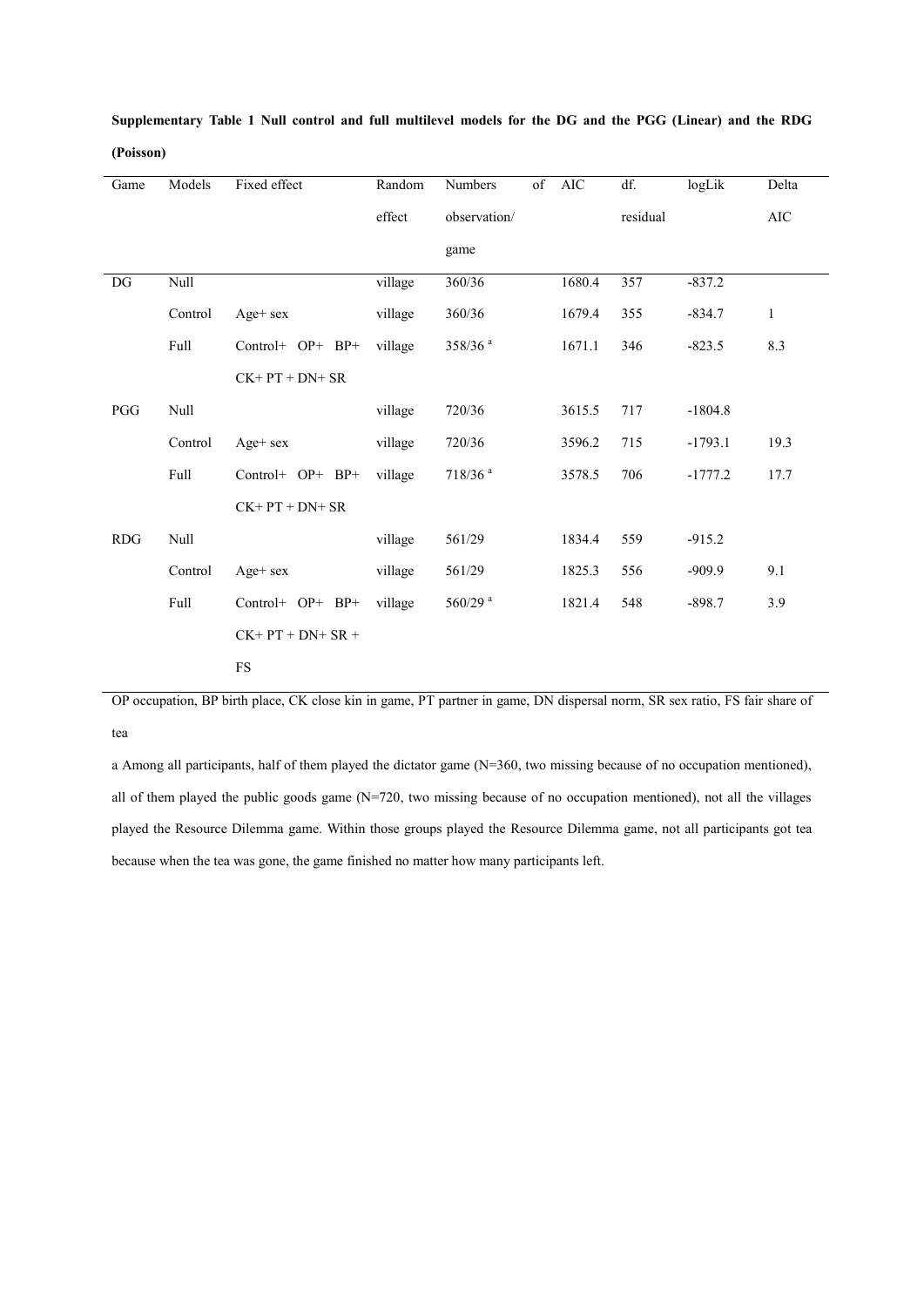| $N = 720$          | High FD           | Medium FD         | Low FD           | in total          |
|--------------------|-------------------|-------------------|------------------|-------------------|
| Participants       | 300               | 140               | 280              | 720               |
| $male\%$           | 51.3%             | 57.1%             | 52.9%            | 53.1%             |
| born in village%   | 66.7%             | 76.4%             | 89.6%            | 77.5%             |
| occupation%        | 25.1%             | $5.0\%$           | 25.1%            | 21.2%             |
| Partner in game%   | 16.7%             | 30.0%             | 7.9%             | 15.8%             |
| Close kin in game% | 38%               | 36.4%             | 36.8%            | 37.2%             |
| $Single\%$         | $1.3\%$           | $6.4\%$           | 14%              | 7.4%              |
| Average age        | $42.41 \pm 13.85$ | $39.04 \pm 13.26$ | $41.6 \pm 12.94$ | $41.44 \pm 13.43$ |

**Supplementary Table 2 Individual level variables in the models**

**Supplementary Table 3 Average relative individual donation in the DG and PGG (Linear) and tea taken in the RDG**

| Estimate    | $DG \pm SE (N=360)$  | $PGG \pm SE (N=720)$   | $RDG \pm SE (N=561)$   |
|-------------|----------------------|------------------------|------------------------|
| (Intercept) | $5.2519 \pm 0.4125$  | $6.31294 \pm 0.34713$  | $0.69352 \pm 0.08721$  |
| <b>Sex</b>  | $0.5946 \pm 0.2696$  | $0.85184 \pm 0.2219$   | $-0.19047 \pm 0.06276$ |
| Age         | $-0.1033 \pm 0.1305$ | $-0.12585 \pm 0.11089$ | $-0.01326 \pm 0.03126$ |
| Han         | $0.1892 \pm 0.5019$  | $-0.02886 \pm 0.41565$ | $0.02046 \pm 0.11613$  |
| Yi          | $0.636 \pm 0.561$    | $-0.13369 \pm 0.46679$ | $-0.07218 \pm 0.11922$ |
| Amdo        | $-0.2061 \pm 0.5638$ | $-0.47487 \pm 0.46819$ | $-0.30473 \pm 0.13815$ |
| Khampa      | $-0.8624 \pm 0.6194$ | $-0.79241 \pm 0.51418$ | $-0.13502 \pm 0.13572$ |
| Mosuo       | $-0.2202 \pm 0.4945$ | $-1.02534 \pm 0.41057$ | $0.1415 \pm 0.11176$   |
| PumiM       | $-0.5404 \pm 0.5643$ | $-1.00723 \pm 0.47942$ | $-0.01153 \pm 0.12035$ |
| Zhaba       | $-1.4904 \pm 0.5976$ | $-1.30208 \pm 0.49562$ | $0.43205 \pm 0.12111$  |

**for different ethnic groups**

Estimates from single linear regression for the DG giving, PGG contribution, and single Poisson generalized linear regression for tea taken, as a function of sex (reference=female), age (standardized age) and ethnic groups (patrilocal-Pumi as reference) in the DG, PGG and RDG separately. Estimates in bold are significant at 0.05 level.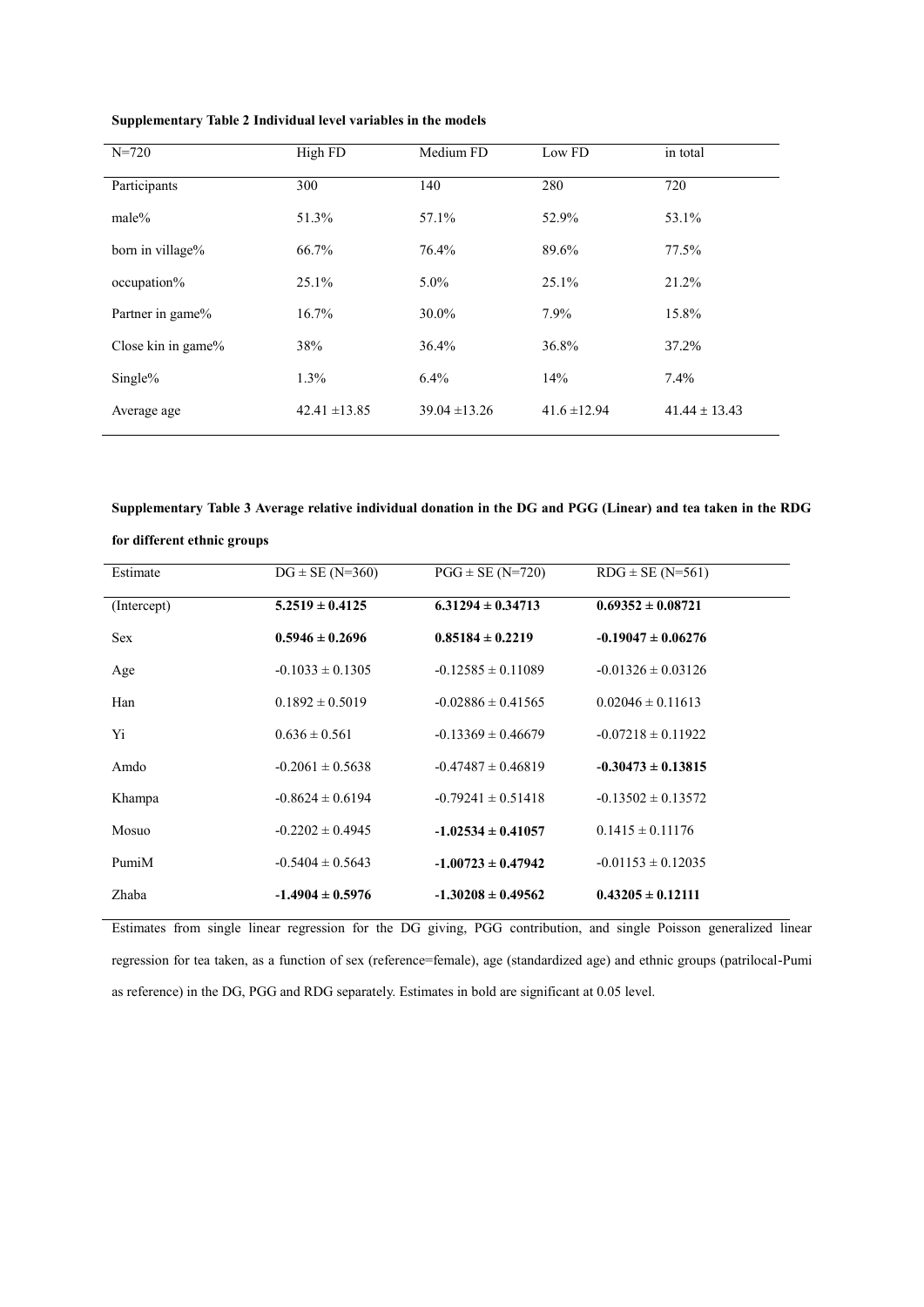| Dispersal Norm | N   | min              | 1st Qu         | Median         | Mean  | 3rd Qu         | Max    |
|----------------|-----|------------------|----------------|----------------|-------|----------------|--------|
| total          | 360 | $\boldsymbol{0}$ | 5              | $\overline{5}$ | 5.336 | $\tau$         | $10\,$ |
| Low FD         | 140 | $\boldsymbol{0}$ | 5              | 5              | 5.827 | 8              | 10     |
| Medium FD      | 70  | $\boldsymbol{0}$ | 5              | 5              | 5.086 | 5.75           | 10     |
| High FD        | 150 | $\boldsymbol{0}$ | $\overline{4}$ | 5              | 4.936 | 6              | 10     |
| total          | 720 | $\boldsymbol{0}$ | 5              | 6              | 6.204 | 9              | 10     |
| Low FD         | 280 | $\boldsymbol{0}$ | 5              | 7              | 6.63  | $10\,$         | $10\,$ |
| Medium FD      | 140 | $\mathbf{0}$     | $\overline{4}$ | 6              | 6.15  | 9              | 10     |
| High FD        | 300 | $\boldsymbol{0}$ | $\overline{4}$ | 5              | 5.775 | 8              | 10     |
| total          | 561 | $\mathbf{0}$     | $\mathbf{1}$   | $\mathbf{1}$   | 1.87  | $\overline{2}$ | 11     |
| Low FD         | 202 | $\mathbf{0}$     | $\mathbf{1}$   | $\overline{2}$ | 1.812 | $\overline{2}$ | 6      |
| Medium FD      | 119 | $\boldsymbol{0}$ | $\mathbf{1}$   | $\mathbf{1}$   | 1.546 | $\overline{2}$ | 11     |
| High FD        | 240 | $\boldsymbol{0}$ | $\mathbf{1}$   | 2              | 2.129 | $\overline{2}$ | 10     |
|                |     |                  |                |                |       |                |        |

# **Supplementary Table 4 Descriptive statistics of three Games**.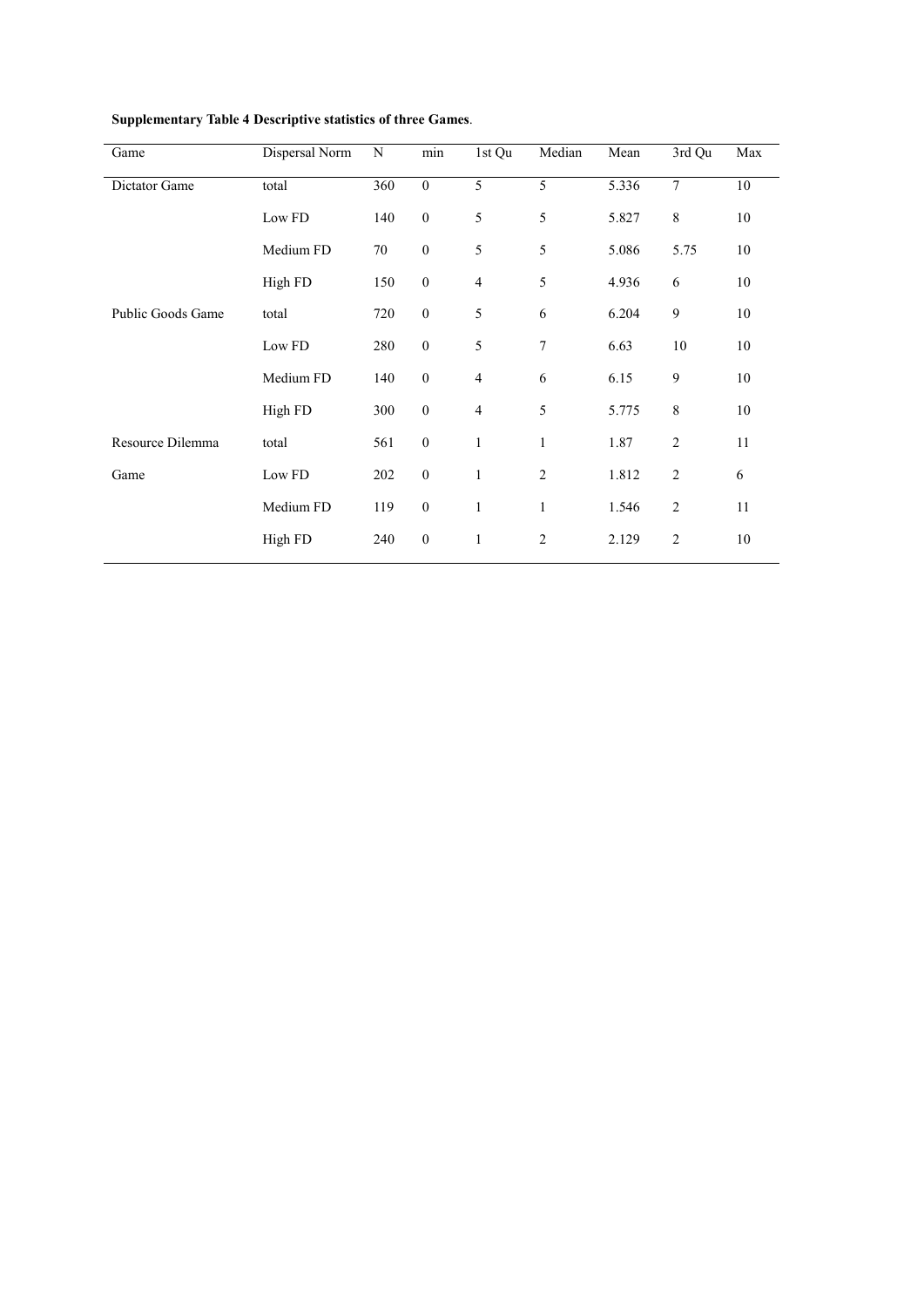| Female            | $DG(n=170)$ |            | $PGG (n=336)$ |            | RDG (n=294) |            |  |
|-------------------|-------------|------------|---------------|------------|-------------|------------|--|
|                   | Estimate    | Std. Error | Estimate      | Std. Error | Estimate    | Std. Error |  |
| (Intercept)       | 5.10773     | 0.60914    | 6.3929        | 0.474      | $-0.20675$  | 0.268673   |  |
| Age               | 0.17673     | 0.34906    | $-0.11908$    | 0.25902    | $-0.08138$  | 0.068412   |  |
| low FD            | $-0.15782$  | 0.52268    | $-0.52677$    | 0.40492    | 0.198304    | 0.105192   |  |
| medium FD         | 0.16658     | 0.63381    | 0.13618       | 0.47186    | $-0.12475$  | 0.120631   |  |
| birth place       | 0.00121     | 0.51418    | 0.39355       | 0.40176    | $-0.03087$  | 0.109173   |  |
| sex ratio         | $-0.54351$  | 1.25997    | $-2.10644$    | 1.01597    | 1.903444    | 0.519259   |  |
| close kin in game | 0.37133     | 0.29355    | 0.0434        | 0.21849    | 0.041688    | 0.052592   |  |
| spouse in game    | 0.30709     | 0.58096    | 0.23775       | 0.44959    | $-0.04674$  | 0.111173   |  |
| Occupation        | $-0.10412$  | 0.87146    | 1.80004       | 0.75079    | 0.061792    | 0.183265   |  |
| Tea fair share    | a           |            | a             |            | $-0.00174$  | 0.002887   |  |
| Age: low FD       | $-0.44866$  | 0.46124    | $-0.09627$    | 0.37952    | 0.02777     | 0.096714   |  |
| Age: medium FD    | 0.21032     | 0.69615    | $-0.2868$     | 0.46968    | 0.277944    | 0.118308   |  |

**Supplementary Table 5 The effect of age and dispersal norm interaction for females in the DG and the PGG (Linear) and the RDG (Poisson)** 

Bold estimates are significant at 0.05 level.

a, for Dictator game and public goods game, the variable Tea fair share was not included in the analysis, so the cells for the variable are empty, because only in the RDG does the fair share change as previous players deplete the common pool resource.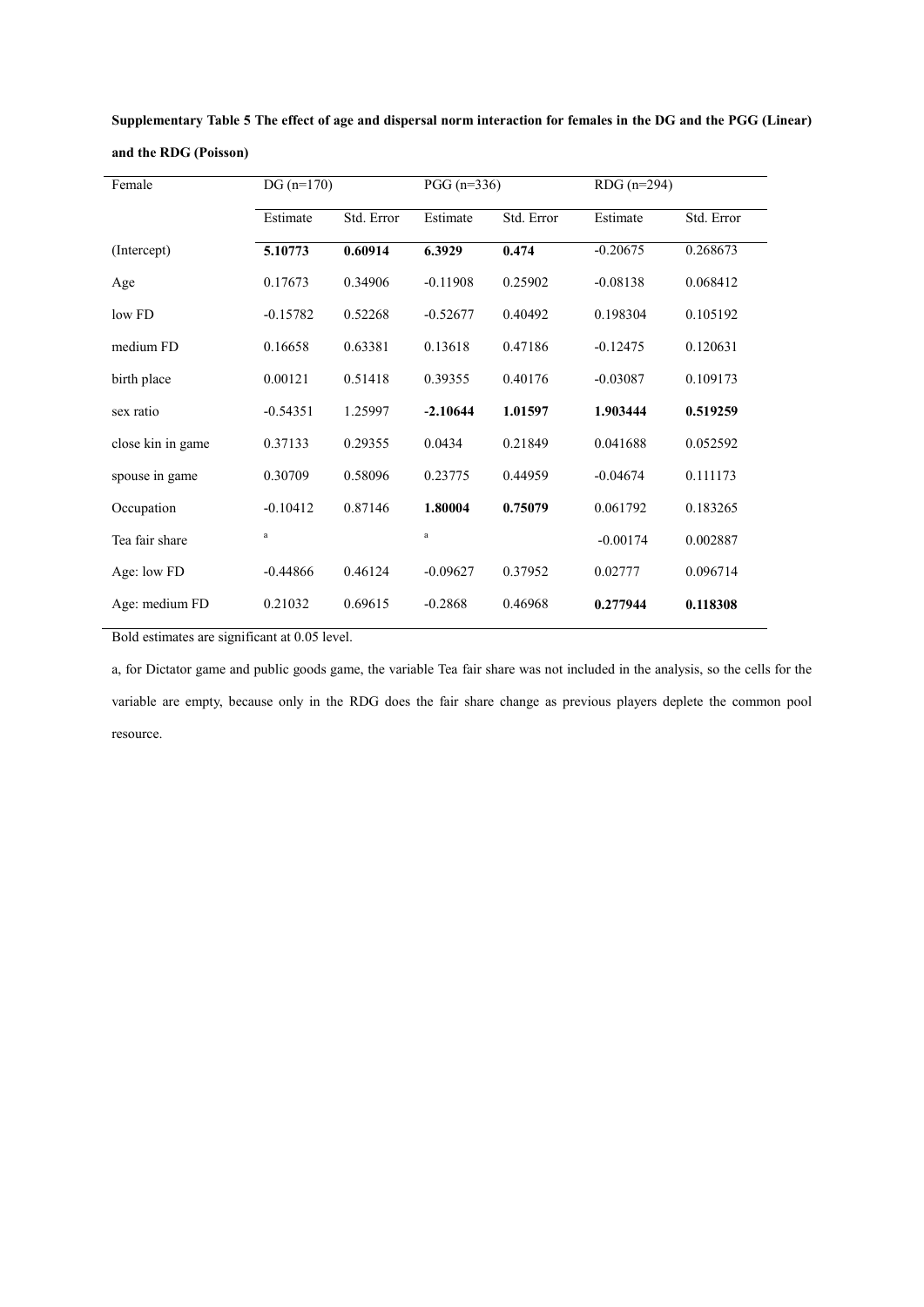| Male              | $DG(n=188)$ |            | $PGG (n=382)$ |        | $RDG(n=266)$ |            |  |
|-------------------|-------------|------------|---------------|--------|--------------|------------|--|
|                   | Estimate    | Std. Error | Estimate      | Std.   | Estimate     | Std. Error |  |
|                   |             |            |               | Error  |              |            |  |
| (Intercept)       | 6.11031     | 0.77451    | 7.4379        | 0.6927 | 0.035352     | 0.352935   |  |
| Age               | 0.11922     | 0.24332    | $-0.2676$     | 0.2184 | 0.0114       | 0.063679   |  |
| low FD            | $-1.57934$  | 0.39233    | $-1.2197$     | 0.3383 | 0.122341     | 0.108626   |  |
| medium FD         | $-1.39626$  | 0.47671    | $-0.8886$     | 0.4282 | $-0.28334$   | 0.145995   |  |
| birth place       | $-0.20376$  | 0.57607    | 0.772         | 0.4728 | $-0.04063$   | 0.154628   |  |
| sex ratio         | 0.21401     | 0.76547    | $-1.6609$     | 0.6696 | 0.887556     | 0.614583   |  |
| close kin in game | 0.68097     | 0.22694    | 0.1826        | 0.1982 | 0.010288     | 0.062722   |  |
| spouse in game    | 0.14184     | 0.51129    | 0.18          | 0.4429 | 0.040374     | 0.122445   |  |
| Occupation        | 0.08956     | 0.39096    | 0.298         | 0.3372 | $-0.17065$   | 0.109373   |  |
| Tea fair share    | $\rm{a}$    |            | $\rm{a}$      |        | 0.008343     | 0.003225   |  |
| Age: low FD       | $-1.0891$   | 0.36264    | 0.2465        | 0.3257 | $-0.09233$   | 0.100526   |  |
| Age: medium FD    | 0.33725     | 0.41106    | 0.5968        | 0.3932 | $-0.06458$   | 0.131867   |  |

**Supplementary Table 6 The effect of age and dispersal norm interaction for male in the DG and the PGG (Linear) and the RDG (Poisson)** 

Bold estimates are significant.

 $\overline{a}$ 

a, for Dictator game and public goods game, the variable Tea fair share was not included in the analysis, so the cells for the variable are empty, because only in the RDG does the fair share change as previous players deplete the common pool resource.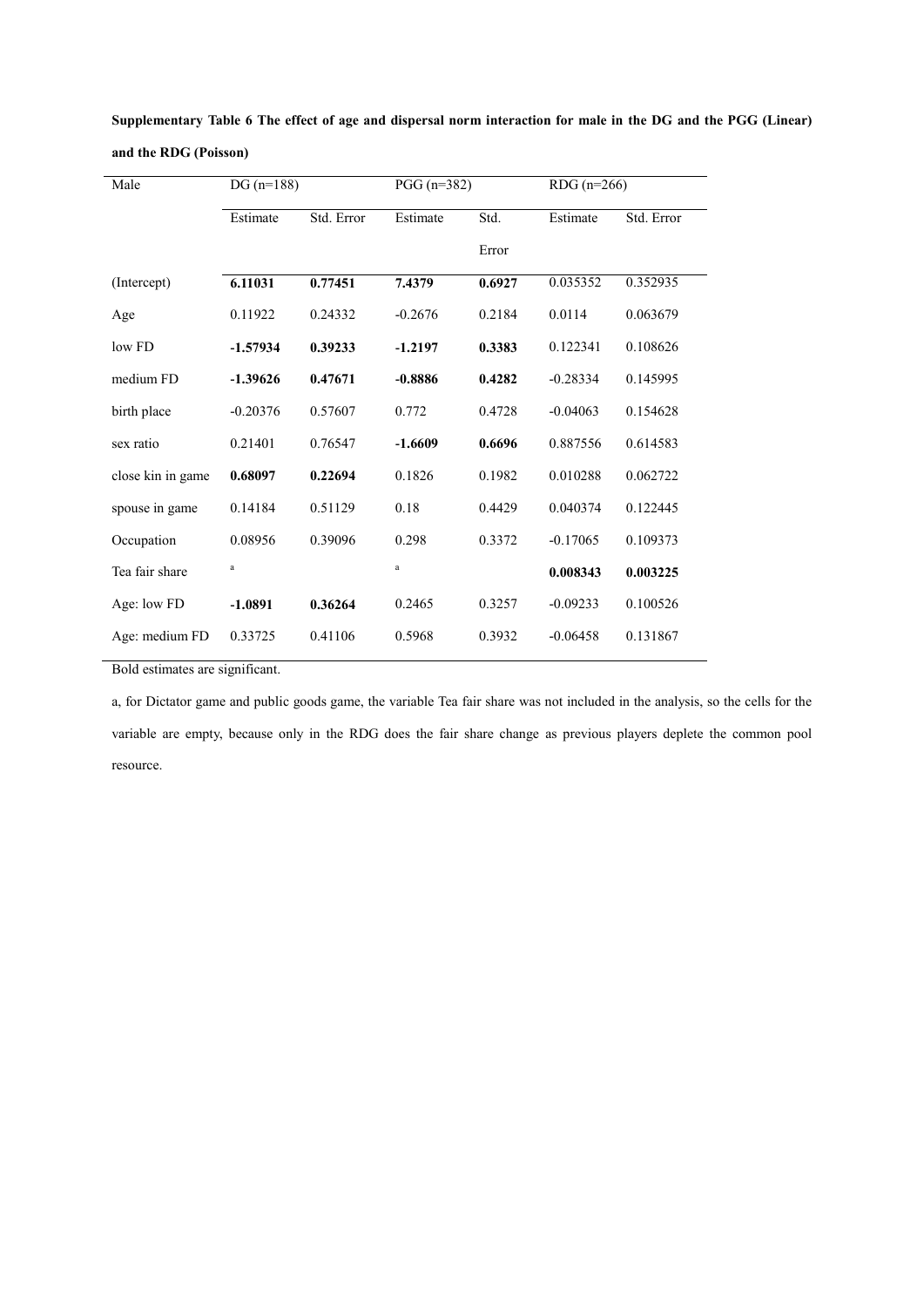| Model Estm.        | $DG(N=115)$ |           | $PGG (N=233)$ |         | $RDG(N=95)$ |           |  |
|--------------------|-------------|-----------|---------------|---------|-------------|-----------|--|
|                    | Estimate    | <b>SE</b> | Estimate      | SE      | Estimate    | <b>SE</b> |  |
| Intercept          | 4.25035     | 0.52423   | 5.70778       | 0.43041 | 0.616013    | 0.210716  |  |
| Age                | $-0.33733$  | 0.21334   | $-0.02467$    | 0.18189 | 0.051484    | 0.073399  |  |
| <b>Sex</b>         | 0.97292     | 0.55031   | $-0.08624$    | 0.44977 | $-0.152944$ | 0.222445  |  |
| Low FD             | $-0.63303$  | 0.48886   | $-1.23736$    | 0.42518 | $\rm{a}$    |           |  |
| Medium FD          | $-1.07435$  | 0.61333   | $-0.29309$    | 0.53914 | $-0.485658$ | 0.262854  |  |
| <b>Birth Place</b> | 0.6161      | 0.58863   | 1.12259       | 0.44622 | $-0.063401$ | 0.215186  |  |
| Close Kin In Game  | 0.69461     | 0.29332   | 0.16468       | 0.24634 | 0.032035    | 0.103402  |  |
| Partner In Game    | 0.38555     | 0.68518   | 0.56895       | 0.5885  | 0.144989    | 0.186301  |  |
| Poor-Wealth Rank   | 0.48331     | 0.62296   | $-0.32394$    | 0.57343 | $-0.065564$ | 0.281739  |  |
| Rich-Wealth Rank   | 0.2169      | 0.43362   | $-0.18419$    | 0.38372 | $-0.013301$ | 0.186362  |  |
| Occupation         | $-0.02714$  | 0.51785   | 0.92275       | 0.44859 | $-0.223976$ | 0.217608  |  |
| Tea fair share     | b           |           | b             |         | 0.007175    | 0.005293  |  |

**Supplementary Table 7 The effect of wealth on cooperative behaviour in a sub-sample of villages**

Estimates from single linear regression for the DG giving, PGG contribution, and single Poisson generalized linear regression for tea taken, as a function of wealth (medium as reference, data from population census), sex (reference=female), age (standardized age), dispersal norm (high FD as reference), birth place (outside of the village as reference), close kin in the game (number of r=0.5 kin attending the same game), partner in the game (partner not in the game as reference), occupation (being a farmer or herder as reference), and fair share of tea (only in RDG) in the DG, PGG and RDG separately. Estimates in bold are significant at 0.05 level.

a, for RDG game, the low FD participants are not included in population census data so that no wealth ranking data to put into the analysis.

b, for Dictator game and public goods game, the variable Tea fair share was not included in the analysis, so the cells for the variable are empty, because only in the RDG does the fair share change as previous players deplete the common pool resource.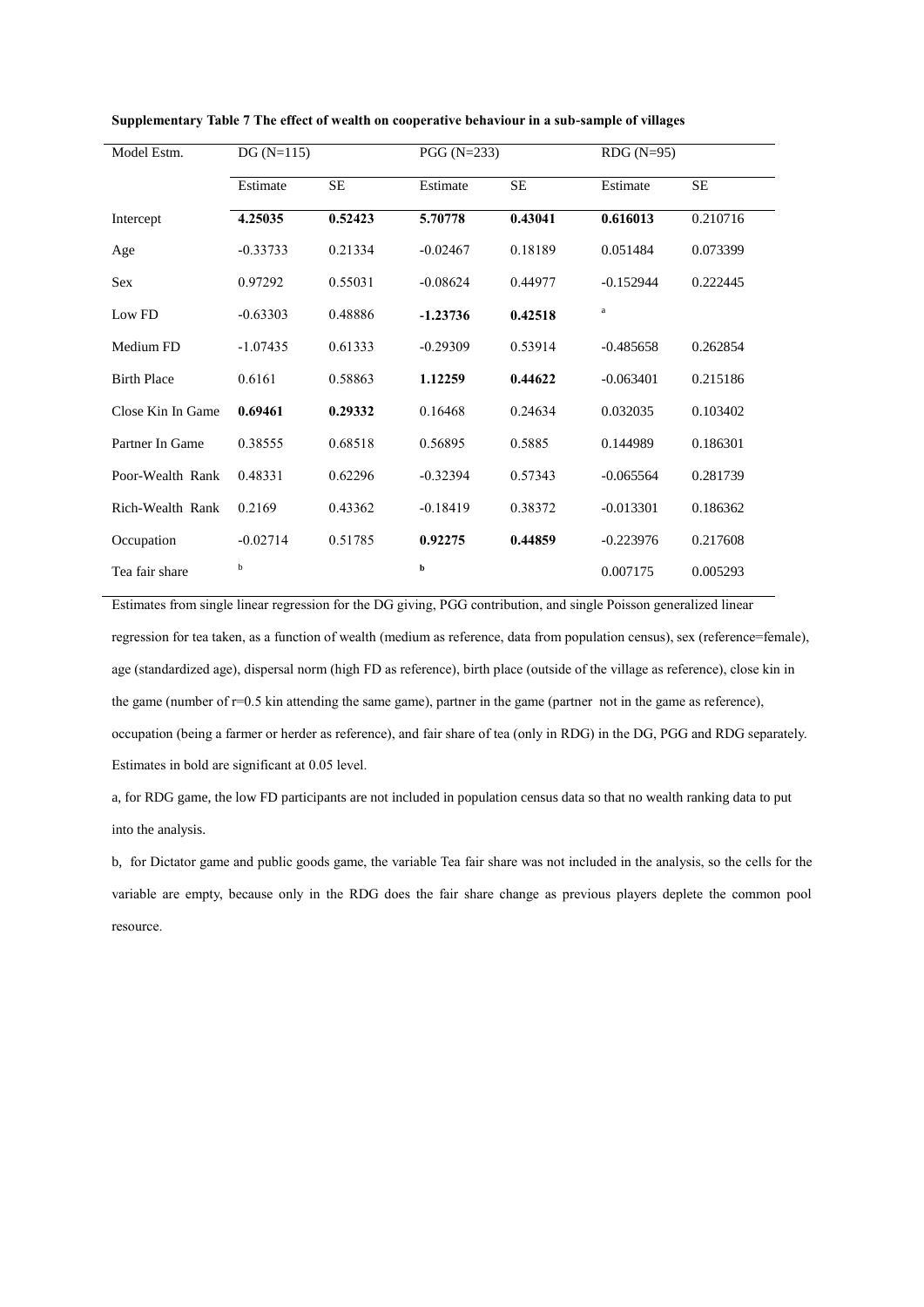| Models            | DG         |            |        | <b>PGG</b> |            |        | <b>RDG</b> |            |        |
|-------------------|------------|------------|--------|------------|------------|--------|------------|------------|--------|
|                   |            |            |        |            |            |        |            |            |        |
|                   | <b>AIC</b> | logLik     | Delta  | <b>AIC</b> | logLik     | Delta  | <b>AIC</b> | logLik     | Delta  |
|                   |            |            |        |            |            |        |            |            |        |
|                   |            |            | AIC    |            |            | AIC    |            |            | AIC    |
| Single level NULL | 1704.121   | $-850.06$  |        | 3625.819   | $-1810.91$ |        | 1851.117   | $-924.558$ |        |
|                   |            |            |        |            |            |        |            |            |        |
| Multilevel NULL   | 1680.441   | $-837.221$ | 23.68  | 3615.52    | $-1804.76$ | 10.299 | 1834.38    | $-915.19$  | 16.737 |
|                   |            |            |        |            |            |        |            |            |        |
| Single level FULL | 1685.673   | $-831.837$ |        | 3581.986   | $-1779.99$ |        | 1826.763   | $-903.382$ |        |
|                   |            |            |        |            |            |        |            |            |        |
| Multilevel FULL   | 1671.088   | $-823.544$ | 14.585 | 3578.486   | $-1777.24$ | 3.5    | 1821.422   | $-898.711$ | 5.341  |
|                   |            |            |        |            |            |        |            |            |        |

**Supplementary Table 8 Model comparison between multilevel regression and single level regression for null and full model**

**Supplementary Note 1** Dispersal norm interactions with age and sex

Johnstone and Cant model<sup>1</sup> predicts that the dynamic of female's relatedness to the group may differ with age in communities with different disperse rate, where higher dispersal rate leading to increasing of relatedness to the group thus older women in such population should show more tendency to cooperate. To test this hypothesis, we conducted regression models including age and dispersal norm interaction for female and male separately. We found no interaction between age and dispersal norm in the DG (N=170) and PGG (N=336) for females and in the PGG (N=382) and RDG (N=266) for males, but in the RDG (N=294) medium FD females take more tea with age and in the DG (N=188) low FD males give less with increasing age (see Supplementary Table 5 and 6). This result does not support the prediction from the model that higher relatedness to the group when females are older makes them more cooperative.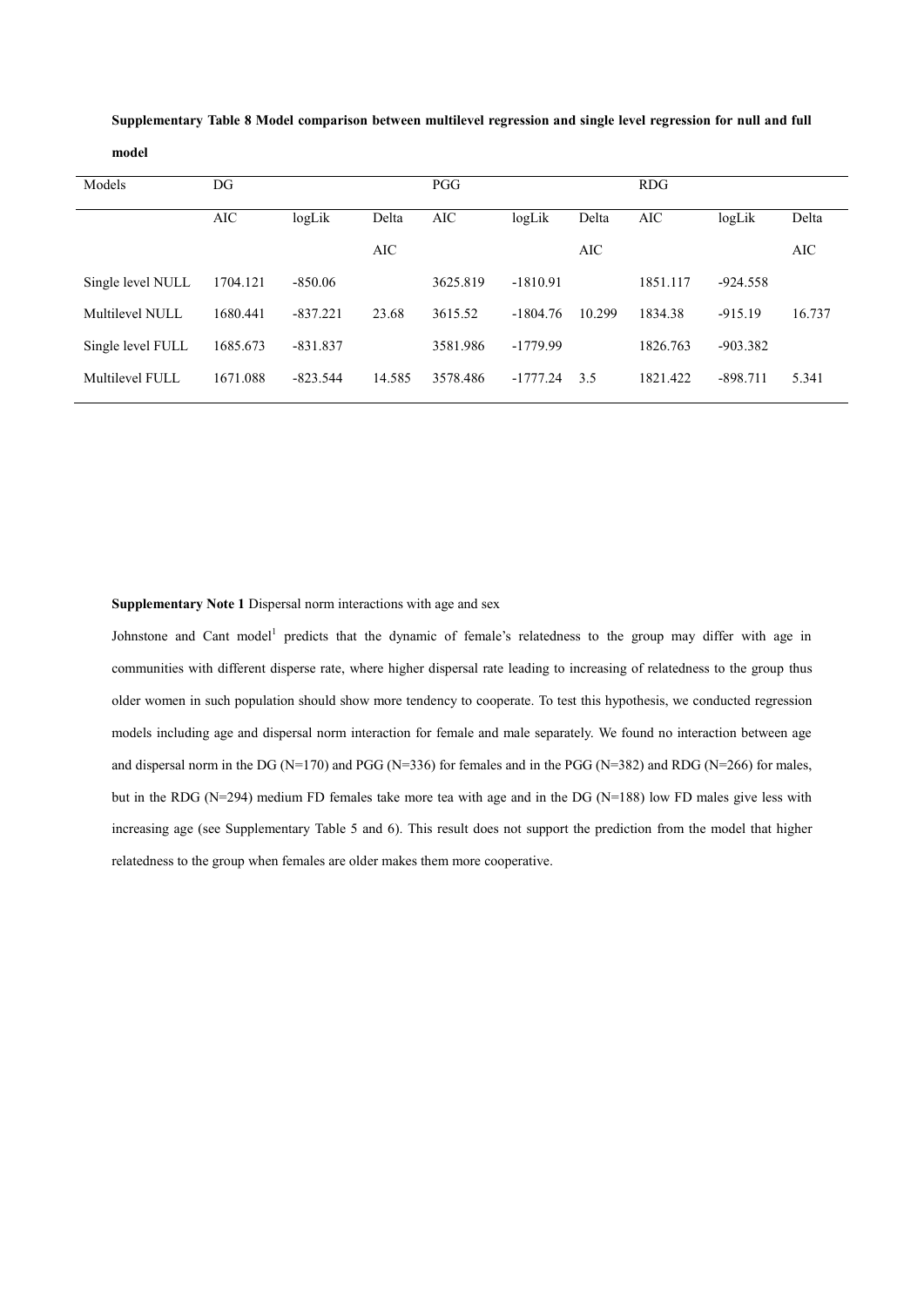#### **Supplementary Methods** Experimental protocols and procedure

#### Experimental procedure

We conducted this research in the Sino-Tibet region, Southwest China from June to July 2013 and September to October 2014, covering seven ethnic populations. These were agricultural Yi, Han, and a patrilocal population of Pumi living around Lugu Lake on the border of Yunnan and Sichuan Province, Amdo agropastoralists living in Maqu, Gansu Province, agricultural Khampa in Dawu, Sichuan Province, agro-pastoral Zhaba living in Dawu, Sichuan Province, agricultural Mosuo and a matrilineal duolocal population of Pumi in Lugu Lake.

The same investigators went to each village where mainly one of seven ethnic groups resides to conduct the experiments with the same experimental protocol. On arrival at each village, after informing the village through notices and word of mouth that we were playing economic games, we gathered a group of 20 volunteer participants for each game session (all adult local residents over 16 years old, roughly half of whom were women). Then we described the experimental protocols to the whole group of participants, including the experimental procedure and the instruction of the Dictator game and Public Goods game but not the Resource Dilemma game.

First, each participant took an envelope with the number of order of play, and played the game one by one in order in a separate room (or in the car of the investigators) without his/her decisions becoming public. When the participant came into the private area, we told him/her which game s/he was to play and explained the instruction again before s/he made any decisions. They played the DG first, then the PGG. If there were tea packets left, s/he then played the Resource Dilemma game. Other participants waited their turn and were told not to talk about the experiment. After each participant finished his/her games, s/he was asked to fill in a demographic questionnaire. Right after all the participants had finished all games, their earnings from the games were calculated by the investigators and they each received an envelope with all money they gained from the games and the show-up fee in cash. For an average one and a half hour game, each participant gained 32 Yuan (RMB) on average, which is about half of a single days wage for unskilled labor working in that region

### Summary of instructions

First, each participant needs to sign the consent before the game began.

Second, each participant will get 10 Yuan (CNY) as a show-up fee and attend no more than one session.

Third, a session consists of two games. In the first game, the computer will randomly choose 10 of the participants as proposers, who will make a decision on distributing some money between himself/herself and a randomly chosen anonymous recipient in the remaining 10 participants cannot make any decision in this game Then 10 proposers will receive 10 Yuan each and decide how much to keep to themselves and how much to give to the anonymously paired recipient. The proposer can give any amount of money to the recipient between 0-10 and keep the rest for himself/herself.

In the second game, the total 20 participants are randomly and anonymously divided into 5 groups with four people in each group, and four people will make a decision on distributing some money between himself/herself and a public pot. Each participant will receive 10 Yuan and decide whether to contribute to the public pot. The participant can contribute any amount of money between 0-10 and keep the rest to himself/herself. After each participant makes their decision privately, the